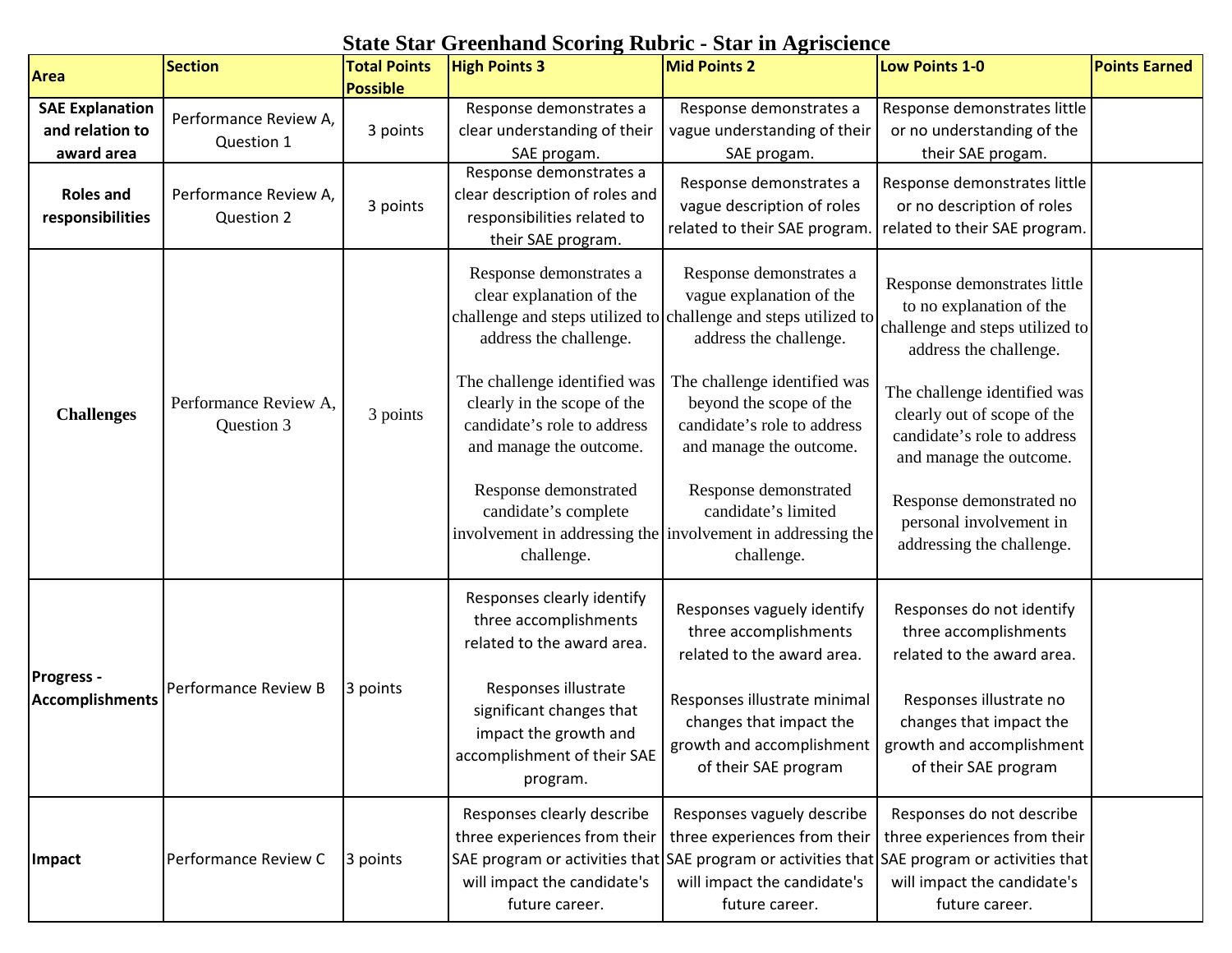| <b>Area</b>                                                        | <b>Section</b>                                        | <b>Total Points</b>                                | <b>High Points 15-11</b>                                                                                                                                                                                                                           | Mid Points 10-6                                                                                                                                                                                  | <b>Low Points 5-0</b>                                                                                                                                                                                                                                                                                                               | <b>Points Earned</b>                                                                     |
|--------------------------------------------------------------------|-------------------------------------------------------|----------------------------------------------------|----------------------------------------------------------------------------------------------------------------------------------------------------------------------------------------------------------------------------------------------------|--------------------------------------------------------------------------------------------------------------------------------------------------------------------------------------------------|-------------------------------------------------------------------------------------------------------------------------------------------------------------------------------------------------------------------------------------------------------------------------------------------------------------------------------------|------------------------------------------------------------------------------------------|
|                                                                    |                                                       | <b>Possible</b>                                    |                                                                                                                                                                                                                                                    |                                                                                                                                                                                                  |                                                                                                                                                                                                                                                                                                                                     |                                                                                          |
| <b>Skill Development</b><br>8<br>Contribution to<br><b>Success</b> | Skill Development &<br><b>Contribution to Success</b> | 15 Points<br>(2.5 points<br>possible per<br>skill) | Response demonstrates skills<br>that are appropriate for the<br>size, scope and<br>responsibilities of the<br>program.<br>Response demonstrates<br>with significant impact on the with limited impact on the<br>overall success of the<br>program. | Response demonstrates<br>some skills appropriate for<br>the size, scope and<br>responsibilities of the<br>program.<br>Response demonstrates<br>overall success of the<br>program.                | Response demonstrates skills<br>or identifies inappropriate<br>skills for the size, scope and<br>responsibilities of the<br>program.<br>Response demonstrates<br>application of skill attainment application of skill attainment application of skill attainment<br>with little impact on the<br>overall success of the<br>program. | Skill 1<br>Skill 2<br>Skill 3<br>Skill 4<br>Skill 5<br>Skill 6<br><b>Total Skill Pts</b> |
| <b>Area</b>                                                        | <b>Section</b>                                        | <b>Total Points</b><br><b>Possible</b>             | <b>High Points 20-13</b>                                                                                                                                                                                                                           | Mid Points 12-6                                                                                                                                                                                  | Low Points 5-0                                                                                                                                                                                                                                                                                                                      | <b>Points Earned</b>                                                                     |
| <b>Abstract</b>                                                    | One per project<br>reported.                          |                                                    | Candidate has provided an<br>abstract for each of the<br>research projects reported<br>over the time period<br>20 represented.<br>Abstracts clearly describe the<br>purpose of each research<br>project.                                           | Candidate has provided an<br>abstract for some of research<br>projects reported over the<br>time period represented.<br>Abstracts partially describe<br>the purpose of each research<br>project. | Candidate has provided a few<br>abstracts for the research<br>projects reported over the<br>time period represented.<br>Abstracts vaguely describe<br>the purpose of each research<br>project.                                                                                                                                      |                                                                                          |
| <b>Area</b>                                                        | <b>Section</b>                                        | <b>Total Points</b><br><b>Possible</b>             | <b>High Points 3</b>                                                                                                                                                                                                                               | <b>Mid Points 2</b>                                                                                                                                                                              | <b>Low Points 1-0</b>                                                                                                                                                                                                                                                                                                               | <b>Points Earned</b>                                                                     |
| Résumé                                                             |                                                       | 3 points                                           | Resume provides relevant<br>information to support the<br>growth and overall<br>achievement of the candidate                                                                                                                                       | Resume provides somewhat<br>relevant information to<br>support the growth and<br>overall achievement of the<br>candidate.                                                                        | Resume provides irrelevant<br>information to support the<br>growth and overall<br>achievement of the<br>candidate.                                                                                                                                                                                                                  |                                                                                          |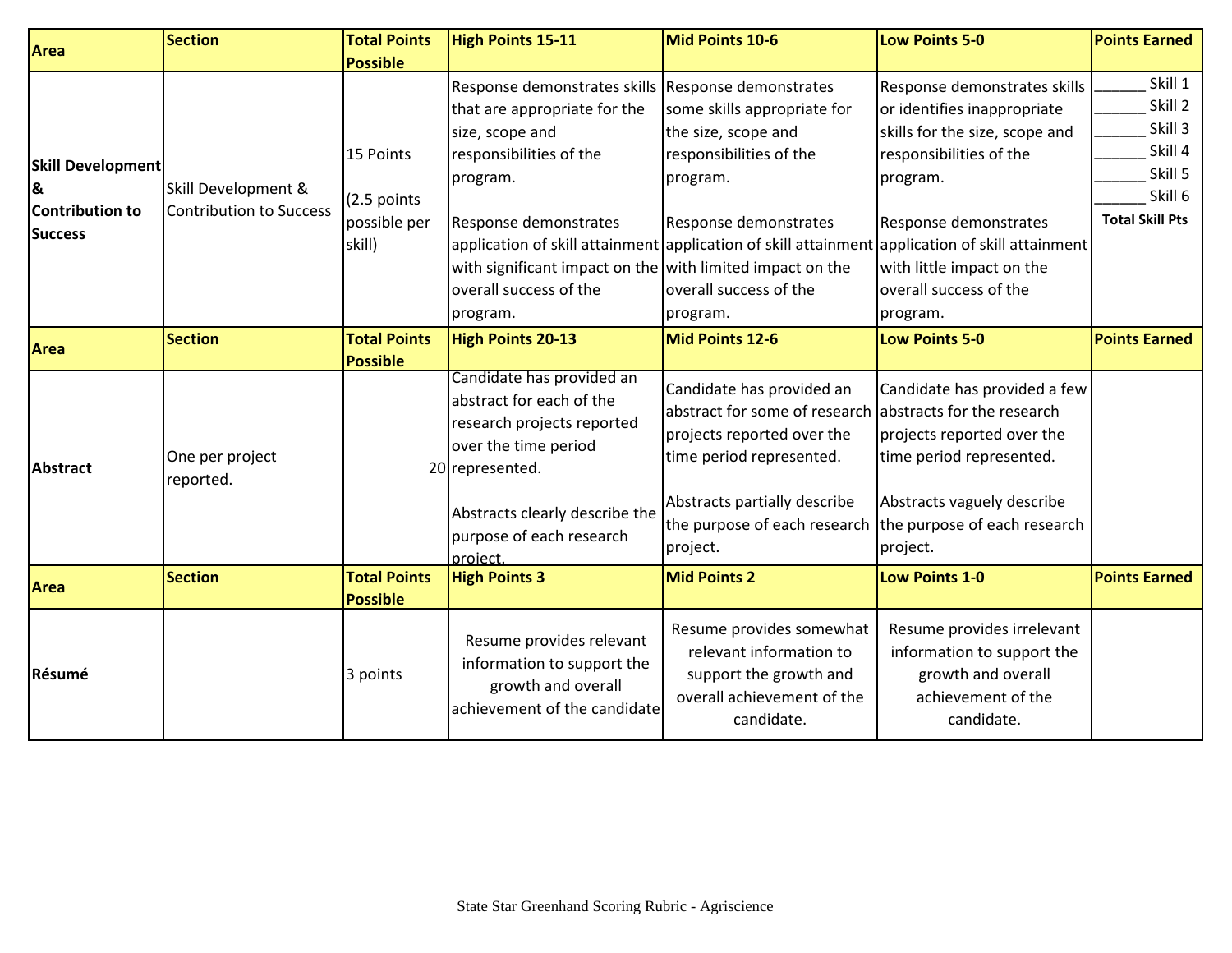| Area                                                                              |                                                                                                | <b>Total Points</b><br><b>Possible</b> | <b>High Points 6-5</b>                                                                                                                                                                                                                                                | <b>Mid Points 4-3</b>                                                                                                                                                                  | Low Points 2 - 0                                                                                                                                                                                                                                                              | <b>Points Earned</b> |
|-----------------------------------------------------------------------------------|------------------------------------------------------------------------------------------------|----------------------------------------|-----------------------------------------------------------------------------------------------------------------------------------------------------------------------------------------------------------------------------------------------------------------------|----------------------------------------------------------------------------------------------------------------------------------------------------------------------------------------|-------------------------------------------------------------------------------------------------------------------------------------------------------------------------------------------------------------------------------------------------------------------------------|----------------------|
| <b>Photographs and</b><br>captions Star<br><b>Application</b>                     |                                                                                                | 6 points                               | Candidate submitted six high<br>quality photos with clearly<br>descriptive captions that<br>demonstrate the overall<br>growth and success of the<br>SAE                                                                                                               | Candidate submitted six<br>quality photos with slightly<br>descriptive captions that<br>demonstrate the overall<br>growth and success of the<br>SAE                                    | Candidate submitted six poor<br>quality photos with non<br>descriptive captions that<br>demonstrate the overall<br>growth and success of the<br>SAE                                                                                                                           |                      |
| <b>Area</b>                                                                       |                                                                                                | <b>Total Points</b><br><b>Possible</b> | High Points 2 - 1.1                                                                                                                                                                                                                                                   | Mid Points 1 - .5                                                                                                                                                                      | Low Points .5 - 0                                                                                                                                                                                                                                                             | <b>Points Earned</b> |
| Recommendation<br>s [Ag Advisor<br>required]; adult<br>supervisor /or<br>employer | 2 Recommendations<br>Ag Advisor (required)<br>business<br>affiliate and/or<br>employer         | 2 points                               | Statements emphasizes the<br>student's accomplishments<br>that have been made in their<br>Star area.<br>Statements support the<br>information included in the<br>application.<br>Names, titles and signatures<br>of the persons making the<br>statements are present. | Statements support some<br>accomplishments and<br>information provided in the<br>star application.<br>Names, titles and signatures<br>of persons making the<br>statements are present. | Statements do not/or are<br>extremely limited in<br>supporting the information<br>and accomplishments<br>included in the application.<br>Names, titles and/or<br>signatures of persons making<br>the statements are absent.<br>Statements not included<br>equals zero points. |                      |
| <b>Area</b>                                                                       |                                                                                                | <b>Total Points</b><br><b>Possible</b> | <b>High Points 2</b>                                                                                                                                                                                                                                                  | <b>Mid Points 1</b>                                                                                                                                                                    | <b>Low Points 0</b>                                                                                                                                                                                                                                                           | <b>Points Earned</b> |
| <b>Spelling and Grammar</b>                                                       |                                                                                                | 2 points                               | Candidate made no errors in<br>grammar or spelling that<br>distracts the reader from the<br>content.                                                                                                                                                                  | Candidate made minimal<br>errors in grammar or spelling errors in grammar or spelling<br>the content.                                                                                  | Candidate made excessive<br>that distracts the reader from that distracts the reader from<br>the content.                                                                                                                                                                     |                      |
| <b>Area</b>                                                                       | <b>Section</b>                                                                                 | <b>Total Points</b><br><b>Possible</b> | <b>High Points 3</b>                                                                                                                                                                                                                                                  | <b>Mid Points 2</b>                                                                                                                                                                    | <b>Low Points 1-0</b>                                                                                                                                                                                                                                                         | <b>Points Earned</b> |
| <b>AET SAE Record</b><br><b>Book</b>                                              | <b>Section C FFA Offices</b><br><b>Section D POA</b><br>Committees<br><b>Section E Journal</b> | 3 points                               | of involvement in chapter<br>and community.                                                                                                                                                                                                                           | Evidence of a significant level Evidence of a moderate level Evidence of little to no<br>of involvement in chapter<br>and community.                                                   | involvement in chapter and<br>community.                                                                                                                                                                                                                                      |                      |